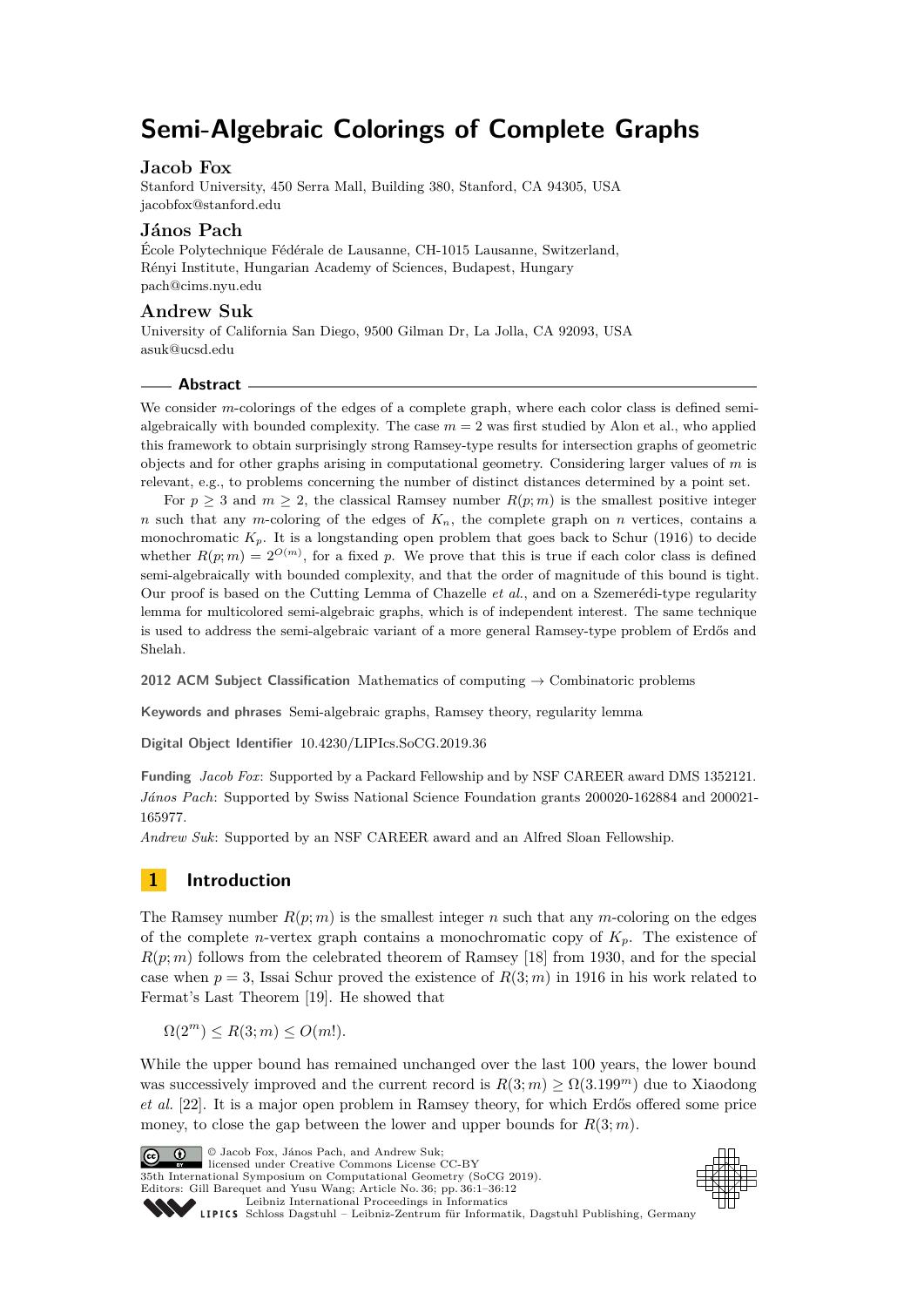## **36:2 Semi-Algebraic Colorings of Complete Graphs**

In this paper, we study edge-colorings of complete graphs where each color class is defined algebraically with bounded complexity. Over the last decade, several researchers have shown that some of the classical theorems in extremal combinatorics can be significantly improved if the underlying graphs are intersection graphs of geometric objects of bounded "description complexity" or bounded VC-dimension, graphs of incidences between points and hyperplanes, distance graphs, or, more generally, semi-algebraic graphs [\[1,](#page-10-0) [10,](#page-10-1) [5,](#page-10-2) [9,](#page-10-3) [20\]](#page-11-4). To make this statement more precise, we need to introduce some terminology. Let *V* be an ordered point set in  $\mathbb{R}^d$ , and let  $E \subset {V \choose 2}$ . We say that *E* is a *semi-algebraic* relation on *V* with *complexity* at most *t* if there are at most *t* polynomials  $g_1, \ldots, g_s \in \mathbb{R}[x_1, \ldots, x_{2d}], s \leq t$ , of degree at most *t* and a Boolean formula  $\Phi$  such that for vertices  $u, v \in V$  such that *u* comes before *v* in the ordering,

$$
(u, v) \in E \qquad \Leftrightarrow \qquad \Phi(g_1(u, v) \ge 0; \ldots; g_s(u, v) \ge 0) = 1.
$$

At the evaluation of  $g_{\ell}(u, v)$ , we substitute the variables  $x_1, \ldots, x_d$  with the coordinates of *u*, the variables  $x_{d+1}, \ldots, x_{2d}$  with the coordinates of *v*. We may assume that the semialgebraic relation *E* is *symmetric*, i.e., for all points  $u, v \in \mathbb{R}^d$ ,  $(u, v) \in E$  if and only if  $(v, u)$  ∈ *E*. Indeed, given such an ordered point set  $V \subset \mathbb{R}^d$  and a not necessarily symmetric semi-algebraic relation *E* of complexity at most *t*, we can define  $V^* \subset \mathbb{R}^{d+1}$  with points  $(v, i)$ where  $v \in V$  and v is the *i*th smallest element in the given ordering of V. Then we can define a symmetric semi-algebraic relation  $E^*$  on the pairs of  $V^*$  with complexity at most  $2t + 2$ , by comparing the value of the last coordinates of the two points, and checking the relation *E* using the first *d* coordinates of the two points. We will therefore assume throughout this paper that all semi-algebraic relations we consider are symmetric, and the vertices are not ordered. Hence, all edges are unordered and we denote  $uv = \{u, v\}$ . We also assume that the dimension *d* and complexity *t* are fixed parameters, and  $n = |V|$  tends to infinity.

Let  $R_{d,t}(p;m)$  be the minimum *n* such that every *n*-element point set *V* in  $\mathbb{R}^d$  equipped with *m* semi-algebraic binary relations (edge-colorings)  $E_1, \ldots, E_m \subset {V \choose 2}$ , each of complexity at most *t*, where  $E_1 \cup \cdots \cup E_m = {V \choose 2}$ , contains a subset  $S \subset V$  of size *p* such that  ${S \choose 2} \subset E_k$ for some  $k$ . Note that the relations  $E_i$  are not necessarily disjoint, that is, an edge  $uv$  may have several colors. Clearly  $R_{d,t}(p;m) \leq R(p;m)$ . It was known that for fixed  $d, t \geq 1$ ,  $R_{d,t}(3;m) = 2^{O(m \log \log m)}$ , which is much smaller than Schur's bound  $R(3;m) = O(m!)$ mentioned in the first paragraph of the Introduction; see [\[20\]](#page-11-4). In this paper, we completely settle Schur's problem for semi-algebraic graphs, by showing that in this setting Schur's lower bound (which is semi-algebraic with bounded complexity) is tight. In fact, we prove this in a more general form, for any  $p \geq 3$ .

<span id="page-1-0"></span>▶ **Theorem 1.** *For fixed integers*  $d, t ≥ 1$  *and*  $p ≥ 3$ *, we have* 

$$
R_{d,t}(p;m) = 2^{O(m)}.
$$

Our proof uses geometric techniques and is based on the Cutting Lemma of Chazelle, Edelsbrunner, Guibas, and Sharir [\[3\]](#page-10-4) described in Section [2.](#page-3-0)

Edge-colorings of semi-algebraic graphs with *m* colors can be used, e.g., for studying problems concerning the number of distinct distances determined by a point set; see [\[11\]](#page-10-5). One can explore the fact that multicolored semi-algebraic graphs have a very nice structural characterization, reminiscent of Szemerédi's classic regularity lemma for general graphs [\[21\]](#page-11-5), but possessing much stronger homogeneity properties. Our next theorem provides such a characterization, which is of independent interest. To state our result, we need some notation and terminology.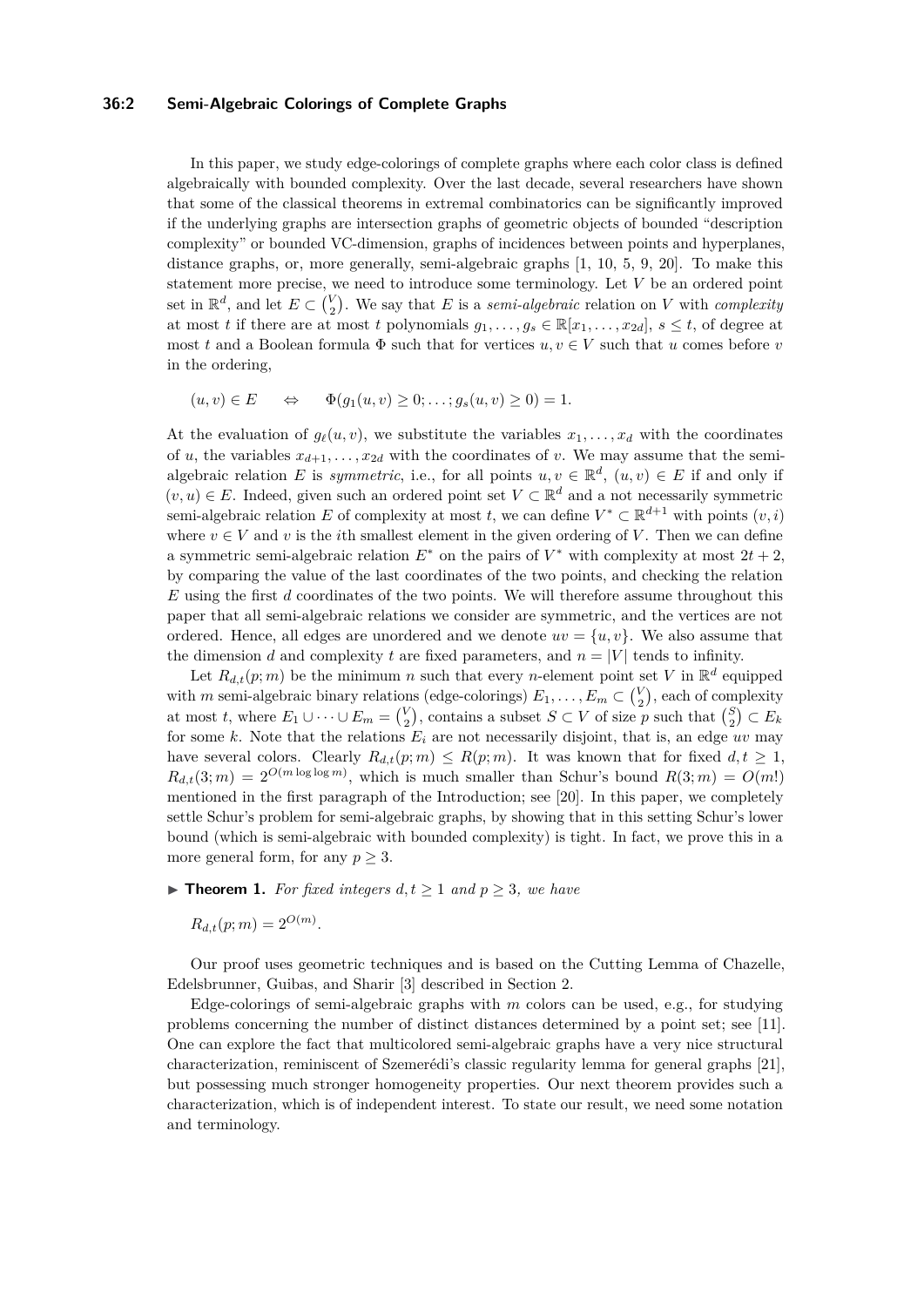#### **J. Fox, J. Pach, and A. Suk 36:3** 36:3

A partition is called *equitable* if any two parts differ in size by at most one. According to Szemerédi's lemma, for every  $\varepsilon > 0$  there is a  $K = K(\varepsilon)$  such that the vertex set of every graph has an equitable partition into at most *K* parts such that all but at most an *ε*-fraction of the pairs of parts are  $\varepsilon$ -regular.<sup>[1](#page-2-0)</sup> It follows from Szemerédi's proof that  $K(\varepsilon)$  may be taken to be an exponential tower of 2s of height  $\varepsilon^{-O(1)}$ . Gowers [\[13\]](#page-10-6) used a probabilistic construction to show that such an enormous bound is indeed necessary.

Alon *et al.* [\[1\]](#page-10-0) (see also Fox, Gromov *et al.* [\[8\]](#page-10-7)) established a strengthening of the regularity lemma for point sets in  $\mathbb{R}^d$  equipped with a semi-algebraic relation *E*. It was shown in [\[1\]](#page-10-0) that for any semi-algebraic graph of bounded complexity defined on the vertex set  $V \subset \mathbb{R}^d$ (that is, for any semi-algebraic binary relation  $E \subset {V \choose 2}$ ), *V* has an equitable partition into a bounded number of parts such that all but at most an *ε*-fraction of the pairs of parts  $(V_1, V_2)$  behave not only regularly, but *homogeneously* in the sense that either  $V_1 \times V_2 \subseteq E$ or  $V_1 \times V_2 \cap E = \emptyset$ . The first proof of this theorem was essentially qualitative: it gave a poor estimate for the number of parts in such a partition. Fox, Pach, and Suk [\[10\]](#page-10-1) gave a stronger quantitative form of this result, showing that the number of parts can be taken to be polynomial in 1*/ε*.

Let *V* be an *n*-element point set in  $\mathbb{R}^d$  equipped with *m* semi-algebraic relations  $E_1, \ldots, E_m$ such that  $E_1 \cup \cdots \cup E_m = {V \choose 2}$  of bounded complexity. In other words, suppose that the edges of the complete graph on *V* are colored with *m* colors, where each color class is semi-algebraic. Then, for any  $\varepsilon > 0$ , an *m*-fold repeated application of the result of Fox, Pach, and Suk [\[10\]](#page-10-1) gives an equitable partition of *V* into at most  $K \leq (1/\varepsilon)^{cm}$  parts such that all but an *ε*-fraction of the pairs of parts are complete with respect to some relation *Ek*, i.e., all edges between the two parts are of color *k*, for some *k*. In Section [4,](#page-6-0) we strengthen this result by showing that the number of parts can be taken to be *polynomial* in *m/ε*.

<span id="page-2-1"></span>▶ **Theorem 2.** For any positive integers  $d, t \ge 1$  there exists a constant  $c = c(d, t) > 0$  with *the following property. Let*  $0 < \varepsilon < 1/2$  *and let V be an n-element point set in*  $\mathbb{R}^d$  *equipped with semi-algebraic relations*  $E_1, \ldots, E_m$  *such that each*  $E_k$  *has complexity at most t and*  $V = V_1 \cup \cdots \cup E_m$ . Then *V* has an equitable partition  $V = V_1 \cup \cdots \cup V_K$  into at most  $4/\varepsilon \leq K \leq (m/\varepsilon)^c$  parts such that all but an  $\varepsilon$ -fraction of the pairs of parts are complete *with respect to some relation*  $E_k$ *.* 

In Section [5,](#page-8-0) we apply this result to solve a problem of Erdős and Shelah [\[6\]](#page-10-8) in the semi-algebraic setting. Let  $d, t, p, q, n$  be positive integers,  $p \geq 3$ , and  $2 \leq q \leq {p \choose 2}$ . Let  $f_{d,t}(n, p, q)$  be the minimum *m* such that there exists a semi-algebraic *m*-coloring of the edges of the complete graph of *n* vertices (with parameters *d* and *t*, as above) with the property that each edge has exactly one color and any set of  $p$  vertices induce at least  $q$  distinct colors. Notice that here we must assume that the color classes  $E_i$  are disjoint, since otherwise  $f_{d,t}(n, p, q) = q$  by assigning all *q* colors to every edge. Our next theorem precisely determines the smallest *q* for a given *p*, where  $f_{d,t}(n, p, q)$  changes from a log *n* to a power of *n*.

<span id="page-2-2"></span>▶ **Theorem 3.** *For fixed integers*  $d, t \geq 1$ *, there is a*  $c = c(d, t) > 0$  *such that for*  $p \geq 3$ *, we have*

$$
f_{d,t}(n, p, \lceil \log p \rceil + 1) \ge \Omega\left(n^{\frac{1}{c \log^2 p}}\right).
$$

*Moreover, for*  $t \geq 4$ *,* 

 $f_{d,t}(n, p, \lceil \log p \rceil) \leq O(\log n)$ .

<span id="page-2-0"></span><sup>&</sup>lt;sup>1</sup> For a pair  $(V_i, V_j)$  of vertex subsets,  $e(V_i, V_j)$  denotes the number of edges in the graph running between  $V_i$  and  $V_j$ . The density  $d(V_i, V_j)$  is defined as  $\frac{e(V_i, V_j)}{|V_i||V_j|}$ . The pair  $(V_i, V_j)$  is called  $\varepsilon$ -regular if for all  $V_i' \subset V_i$  and  $V_j' \subset V_j$  with  $|V_i'| \geq \varepsilon |V_i|$  and  $|V_j'| \geq \varepsilon |V_j|$ , we have  $|d(V_i', V_j') - d(V_i, V_j)| \leq \varepsilon$ .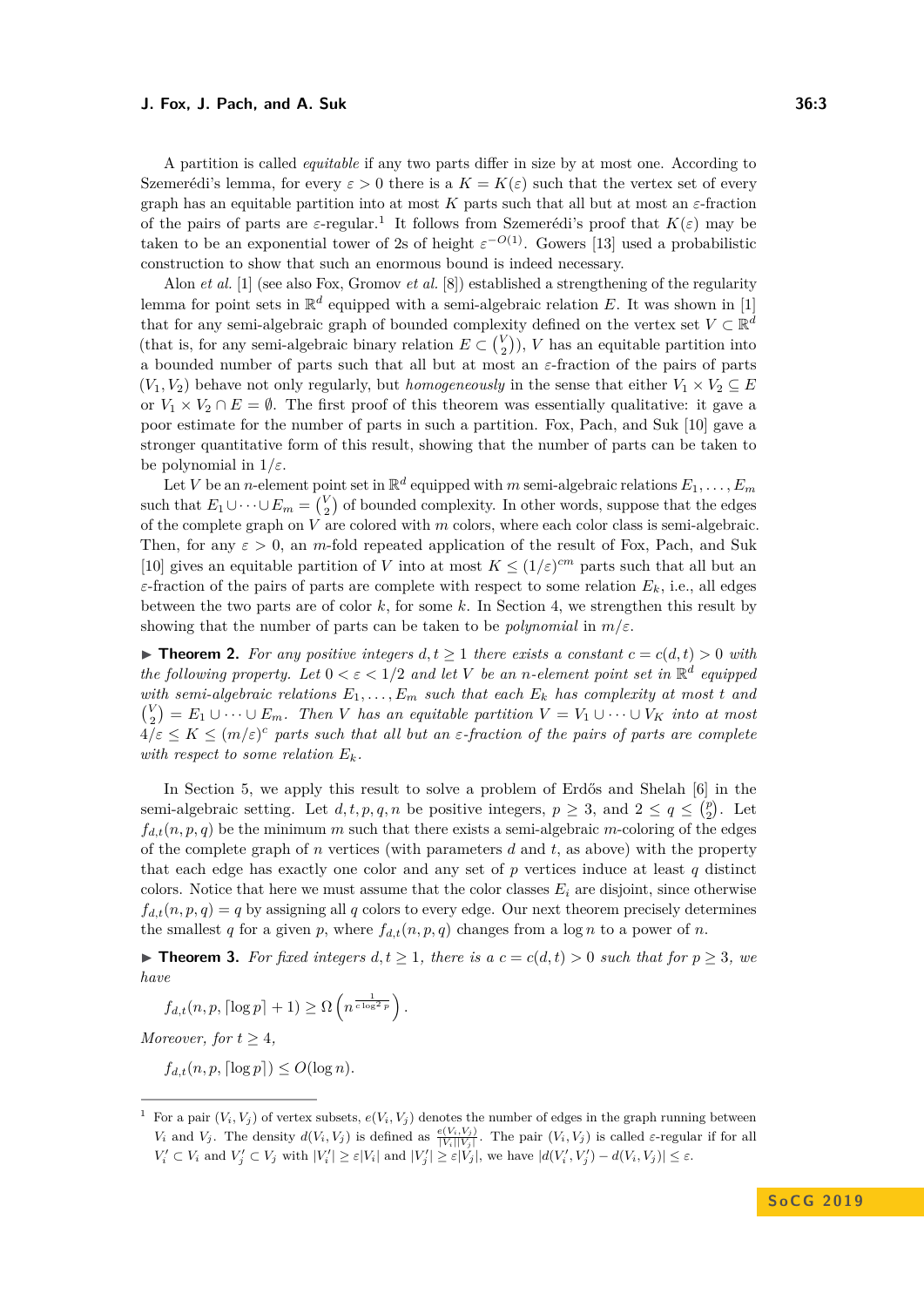## **36:4 Semi-Algebraic Colorings of Complete Graphs**

In [\[11\]](#page-10-5), we studied a geometric instance of this problem, where every set of *p* points induces at least *q distinct distances*.

Our paper is organized as follows. In the next section, we describe the Cutting Lemma of Chazelle *et al.*, which is the main geometric tool used in all proofs. In Section [3,](#page-3-1) we establish Theorem [1.](#page-1-0) Section [4](#page-6-0) contains the proof of our multicolored semi-algebraic regularity lemma, Theorem [2,](#page-2-1) which is applied in the following section to deduce Theorem [3.](#page-2-2) We end this paper with some concluding remarks.

# <span id="page-3-0"></span>**2 The cutting lemma**

The main tool we use to prove Theorems [1](#page-1-0) and [2](#page-2-1) is commonly referred to as the *cutting lemma*, which we now recall. A set  $\Delta \subset \mathbb{R}^d$  is *semi-algebraic* if there are polynomials  $g_1, \ldots, g_t$ and a boolean formula  $\Phi$  such that

$$
A = \{x \in \mathbb{R}^d : \Phi(g_1(x) \ge 0; \dots; g_t(x) \ge 0) = 1\}.
$$

We say that a semi-algebraic set in *d*-space has *description complexity* at most *t* if the number of inequalities is at most *t*, and each polynomial  $g_i$  has degree at most *t*. Let  $\sigma \subset \mathbb{R}^d$  be a *surface* in  $\mathbb{R}^d$ , that is,  $\sigma$  is the zero set of some polynomial  $h \in \mathbb{R}[x_1, \ldots, x_d]$ . The *degree* of a surface  $\sigma = \{x \in \mathbb{R}^d : h(x) = 0\}$  is the degree of the polynomial *h*. We say that the surface  $\sigma \subset \mathbb{R}^d$  crosses a semi-algebraic set  $\Delta$  if  $\sigma \cap \Delta \neq \emptyset$  and  $\Delta \not\subset \sigma$ .

Let  $\Sigma$  be a collection of surfaces in  $\mathbb{R}^d$ , each having bounded degree. A  $(1/r)$ *-cutting* for  $\Sigma$  is a family  $\Psi$  of disjoint (possibly unbounded) semi-algebraic sets of bounded complexity such that

**1.** each  $\Delta \in \Psi$  is crossed by at most  $|\Sigma|/r$  surfaces from  $\Sigma$ , and

**2.** the union of all  $\Delta \in \Psi$  is  $\mathbb{R}^d$ .

<span id="page-3-3"></span>In [\[3\]](#page-10-4), Chazelle *et al*. (see also [\[14\]](#page-10-9)) proved the following.

**I Lemma 4** (Cutting lemma). Let  $\Sigma$  be a multiset of N surfaces in  $\mathbb{R}^d$ , each surface having *degree at most t, and let r be an integer parameter such that*  $1 \leq r \leq N$ *. Then there is a constant*  $c_1 = c_1(d,t)$  *such that*  $\Sigma$  *admits* a  $(1/r)$ *-cutting*  $\Psi$ *, where*  $|\Psi| \leq c_1 r^{2d}$ *, and each semi-algebraic set*  $\Delta \in \Psi$  *has complexity at most*  $c_1$ *.* 

We note that the original statement of Chazelle *et al*. [\[3\]](#page-10-4) and Koltun [\[14\]](#page-10-9) is stronger. Namely, they also guarantee that the number of cells in the cutting  $\Psi$  is at most  $r^{2d-4+\epsilon}$  for  $d \geq 4$ . Here, for simplicity, we use the weaker bound of  $c_1r^{2d}$ , as stated above.

# <span id="page-3-1"></span>**3 Multicolor Ramsey numbers for small cliques – Proof of Theorem [1](#page-1-0)**

Theorem [1](#page-1-0) will easily follow from Theorem [5](#page-3-2) below. For integers  $p_1, \ldots, p_m \geq 2, d, t \geq 1$ , let  $R_{d,t}(p_1,\ldots,p_m)$  be the minimum integer *n* with the following property. Every complete graph  $K_n$ , whose *n* vertices lie in  $\mathbb{R}^d$  and whose edges are colored with *m* colors such that each color class is defined by a semi-algebraic relation of description complexity *t*, contains a monochromatic copy of  $K_{p_k}$  in color *k* for some  $1 \leq k \leq m$ .

<span id="page-3-2"></span>▶ **Theorem 5.** *For any*  $d, t \ge 1$  *and*  $p \ge 3$ *, there exists a constant*  $c = c(d, t, p)$  *satisfying the following condition. For any m integers*  $p_1, \ldots, p_m \leq p$ *, we have* 

$$
R_{d,t}(p_1,\ldots,p_m) \leq 2^{c\sum_{k=1}^m p_k}.
$$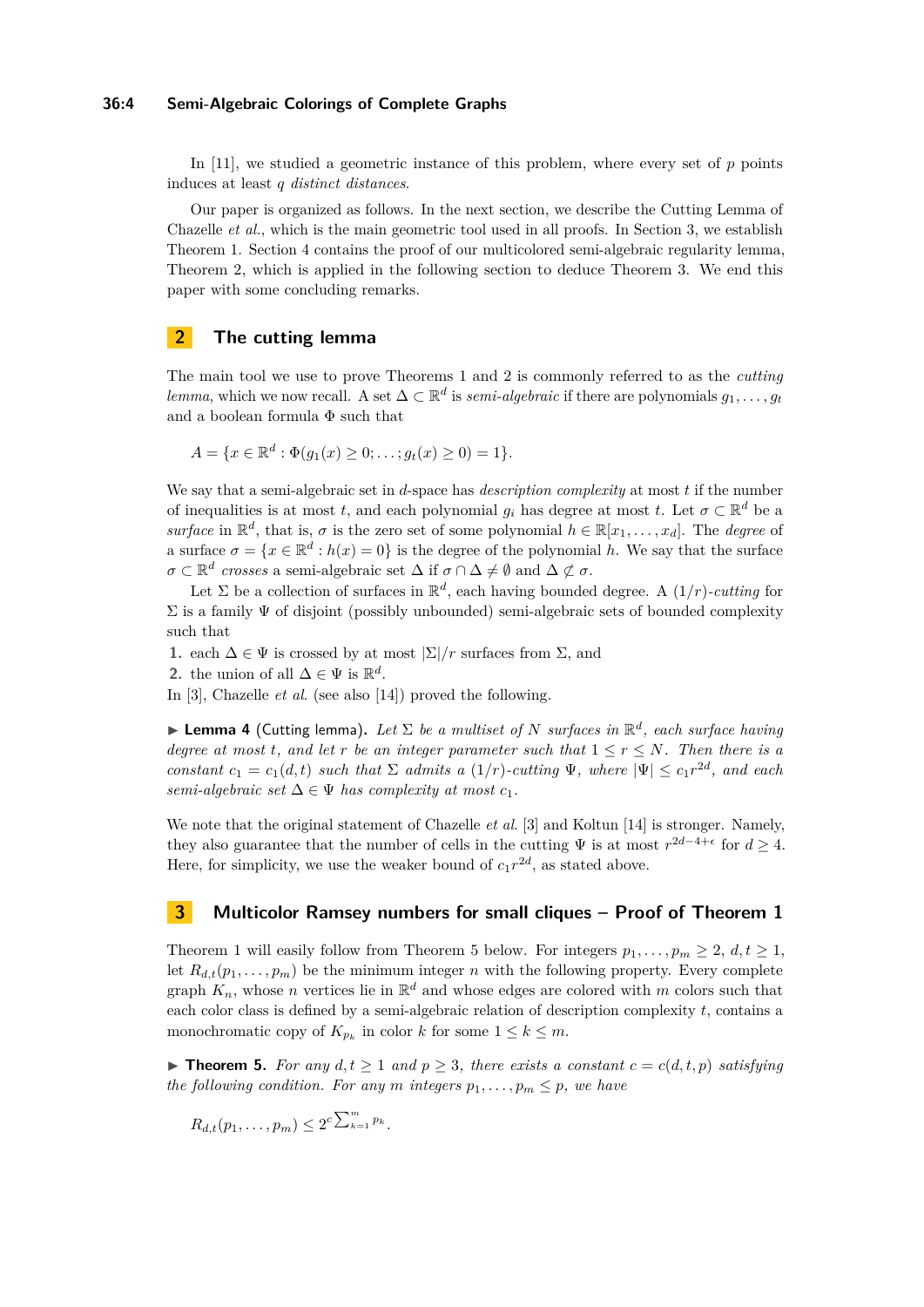#### **J. Fox, J. Pach, and A. Suk 36:5** (1) 2012 11:38:58 (1) 2013 12:38:58

**Proof.** Fix  $d, t \geq 1$ ,  $p \geq 3$  and set  $c = c(d, t, p)$  to be a large constant that will be determined later. We will show that  $R_{d,t}(p_1,\ldots,p_m) \leq 2^c \sum_{k=1}^m p_k$  by induction on  $s = \sum_{k=1}^m p_k$ . The base case  $s \leq 10 \cdot 2^{10dtp}$  follows for *c* sufficiently large.

Now assume that the statement holds for  $s' < s$ . Set  $n = 2^{cs}$  and let *V* be an *n*element point set in  $\mathbb{R}^d$  equipped with semi-algebraic relations  $E_1, \ldots, E_m \subset {V \choose 2}$  such that  $V_{2}^{V}$  =  $E_{1} \cup \cdots \cup E_{m}$  and each  $E_{k}$  has complexity at most *t*. Recall that an edge *uv* may have several colors. We will show that there is a subset  $S \subset V$  of size  $p_k$  such that  $\binom{S}{2} \subset E_k$ for some  $k \in [m]$ , in other words, we will find a monochromatic copy of  $K_{p_k}$  in color  $k$  for some  $k \in [m]$ . Throughout the proof, we will let  $c_1$  be as defined in Lemma [4.](#page-3-3)

For each relation  $E_k$ , there are *t* polynomials  $g_{k,1}, \ldots, g_{k,t}$  of degree at most *t*, and a Boolean function  $\Phi_k$  such that

$$
uv \in E_k \qquad \Leftrightarrow \qquad \Phi_k(g_{k,1}(u,v) \ge 0, \ldots, g_{k,t}(u,v) \ge 0) = 1.
$$

For  $1 \leq k \leq m, 1 \leq \ell \leq t, v \in V$ , we define the surface  $\sigma_{k,\ell}(v) = \{x \in \mathbb{R}^d : g_{k,\ell}(v, x) = 0\}.$ 

Before we continue, let us briefly sketch the idea of the proof. We start by applying Lemma [4](#page-3-3) (the cutting lemma) to  $\Sigma = {\sigma_{k,\ell}(v) : k \in [m], \ell \in [t], v \in V}$ , the set of surfaces which determines the neighborhoods of each vertex, and obtain a space partition which induces a partition of the vertex set  $V = V_1 \cup \cdots \cup V_K$ . If there is a "large" part  $V_j$  with many distinct colors appearing in  $V_i \times (V \setminus V_j)$ , then we show that  $V_i$  induces few distinct colors, and by induction we can find a monochromatic copy of  $K_{p_k}$  for some  $k \in [m]$ . If none of the "large" parts has the above property, the colors of nearly all edges can be defined by much fewer polynomial inequalities, i.e., by a much smaller set of surfaces  $\Sigma' \subset \Sigma$ . Now we can repeat.

In what follows, we spell out these ideas in full detail. Set  $m_0 = m$  and define  $m_i =$  $4d\log(c_1m_{i-1}t)$  for  $i>0$ . We will establish the following claim.

 $\triangleright$  Claim 6. Let *V* and  $E_1, \ldots, E_m \subset {V \choose 2}$  be defined as above. Then for  $i \geq 0$  we will recursively find either

- **1.** a monochromatic copy of  $K_{p_k}$  in color *k* for some  $k \in [m]$ , or
- **2.** a function  $\chi_i: V \to 2^{[m]}$  such that  $|\chi_i(v)| \leq m_i$ , and the number of edges  $uv \in {V \choose 2}$  with the property that for one of its endpoints, say *u*, no color assigned to *uv* belongs to  $\chi_i(u)$ , is at most  $\frac{4n^2}{tm}$  $\frac{4n^2}{tm_{i-1}}$ . We will refer to these edges as bad at stage *i*. All edges that are not bad are called good at this stage, meaning that, there is a color *k* appearing on *uv* such that  $k \in \chi_i(u)$ , and there is a color  $k'$  appearing on *uv* such that  $k' \in \chi_i(v)$ .

Proof. We start by setting  $\chi_0(v) = [m]$  for all  $v \in V$ , and  $m_0 = m$ . Having found  $\chi_i$  with the properties above, we will produce  $\chi_{i+1}$  as follows. We have  $m_{i+1} = 4d \log(c_1 m_i t)$ , and let us assume that  $m_i > (8c_1dt_p)^2$ . Hence, there are at most  $\frac{4n^2}{tm_i}$  $\frac{4n^2}{tm_{i-1}}$  bad edges. Let  $\Sigma$  be the set of surfaces  $\sigma_{k,\ell}(v)$ , where  $v \in V$ ,  $k \in \chi_i(v)$ , and  $1 \leq \ell \leq t$ . This implies that  $|\Sigma| \leq nm_i t$ .

We apply Lemma [4](#page-3-3) to  $\Sigma$  with parameter  $r = (tm_i)^2$  to obtain a  $(1/(tm_i)^2)$ -cutting  $\Psi = {\Delta_1, \Delta_2, \ldots, \Delta_{K_0}}$ , such that  $K_0 \le c_1 (tm_i)^{4d}$ . Hence, we have a partition  $\mathcal{P}_0 : V =$ *V*<sub>1</sub>∪ $\cdots$ ∪*V*<sub>*K*<sup>0</sub></sup>, where *V*<sub>*j*</sub> = *V* ∩ $\Delta$ <sub>*j*</sub> for  $\Delta$ <sub>*j*</sub> ∈ Ψ. For each part *V*<sub>*j*</sub> of size greater than 2*n*/(*tm*<sub>*i*</sub>),</sub> we (arbitrarily) partition  $V_i$  into parts of size  $\left|2n/(tm_i)\right|$  and possibly one additional part of size less than  $2n/(tm_i)$ . Let  $\mathcal{P}: V = V_1 \cup \cdots \cup V_K$  be the resulting partition, where  $K \le 2c_1 (tm_i)^{4d}$  and  $|V_j| \le 2n/(tm_i)$  for all *j*.

Now we define  $\chi_{i+1}(v)$  for all  $v \in V$ .

**Case 1.** If  $v \in V_j$  for some  $V_j$  with  $|V_j| < \frac{n}{2c_1(tm_i)^{4d+1}}$ , we set  $\chi_{i+1}(v) = \emptyset$ .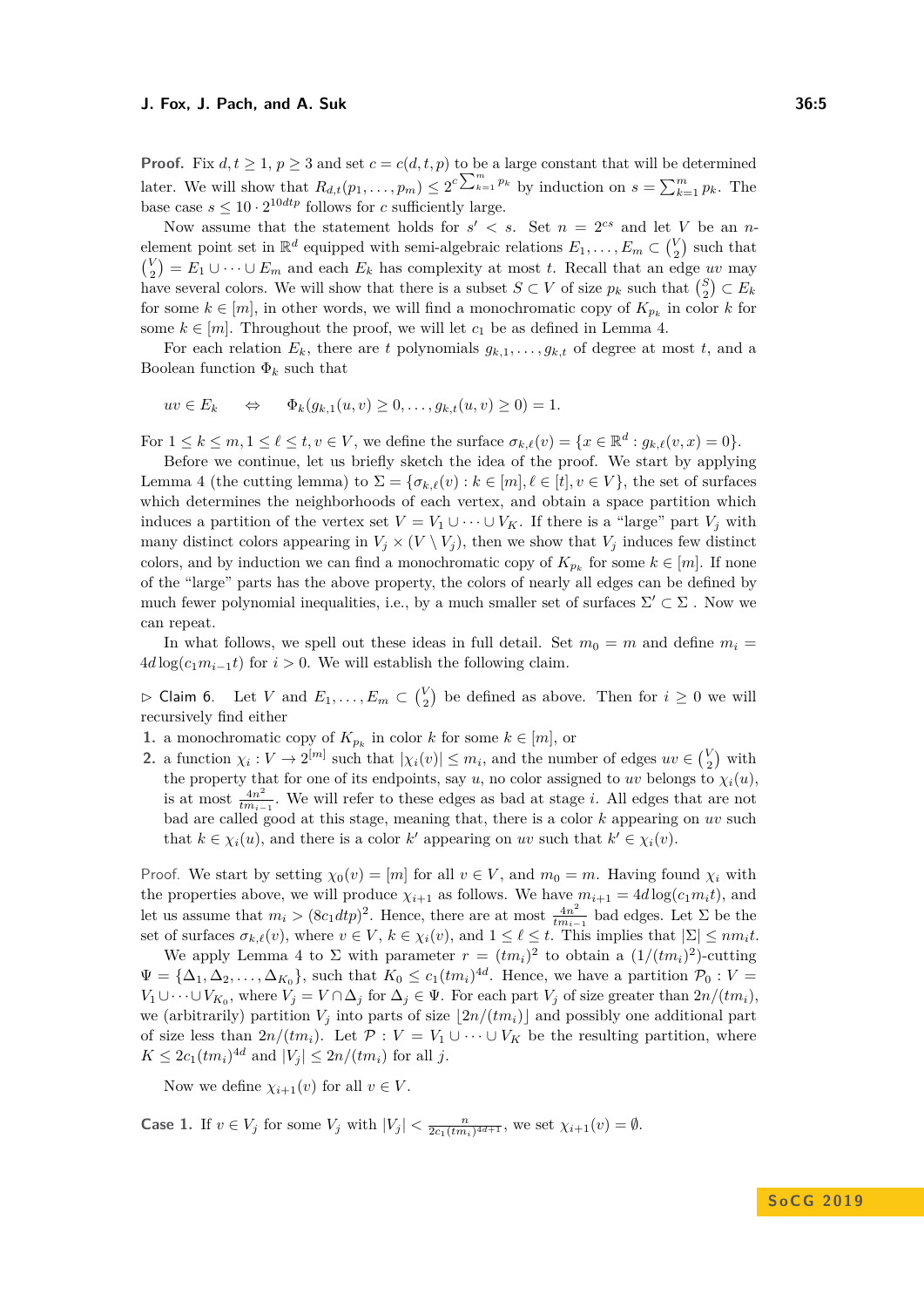## **36:6 Semi-Algebraic Colorings of Complete Graphs**

**Case 2.** Suppose  $v \in V_j$  such that  $|V_j| \geq \frac{n}{2c_1(tm_i)^{4d+1}}$ . In order to define  $\chi_{i+1}(v)$ , we need some preparation. Let  $\Delta_j \in \Psi$  such that  $V_j \subset \Delta_j$ . We define  $X_j \subset V \setminus V_j$  to be the set of vertices from  $V \setminus V_j$  that gives rise to a surface in  $\Sigma$  that crosses  $\Delta_j$ . By Lemma [4,](#page-3-3) the cutting lemma, we have  $|X_j| \leq n/(tm_i)$ .

Fix a vertex  $v \in V \setminus \{V_j, X_j\}$ . Since none of the surfaces of the form  $\sigma_{k,\ell}(v)$ , where  $k \in \chi_i(v)$  and  $\ell \in \{1, \ldots, t\}$ , cross  $\Delta_j$ , either  $v \times V_j$  is monochromatic with color *k* for some  $k \in \chi_i(v)$ , or none of the colors in  $\chi_i(v)$  appear in  $v \times V_j$ . Let  $S_j$  be the set of vertices  $v \in V \setminus \{V_j, X_j\}$  satisfying the former condition and let  $T_j$  denote a set of vertices *v* ∈ *V* \ {*V*<sub>*j*</sub> *, X*<sub>*j*</sub>} satisfying the latter one. Since there are at most  $4n^2/(tm_{i-1})$  bad edges, we have

$$
|T_j|\frac{n}{2c_1(tm_i)^{4d+1}} \le \frac{4n^2}{tm_{i-1}},
$$

which implies

$$
|T_j| \le \frac{8nc_1 (tm_i)^{4d+1}}{tm_{i-1}} \le \frac{n}{tm_i},
$$

where the last inequality follows from the fact that  $m_{i-1} = 2^{m_i/4d}/(c_1 t)$ , and the assumption  $m_i > (8c_1dtp)^2$ . Now, suppose there are at least  $m_{i+1} = 4d \log(c_1 t m_i)$ distinct colors between  $V_j$  and  $S_j$ . Let  $I = \{k_1, \ldots, k_{m_{i+1}}\} \subset [m]$  be the set of these  $m_{i+1}$ distinct colors. Then there are  $m_{i+1}$  vertices  $v_1, \ldots, v_{m_{i+1}} \in S_j$ , possibly with repetition, such that  $v_w \times V_j$  is monochromatic with color  $k_w \in I$ , for each  $w \in \{1, \ldots, m_{i+1}\}.$ Hence, if  $V_j$  contains a monochromatic copy of  $K_{p_k-1}$  in color  $k \in I$ , we would have a monochromatic copy of  $K_{p_k}$  in color *k*. On the other hand, if  $V_j$  does not contain a monochromatic copy of  $K_{p_k-1}$  in color *k* for no  $k \in I$ , then, using that

$$
|V_j| \ge \frac{n}{2c_1(tm_i)^{4d+1}} > 2^{cs-8d \log(c_1m_i t)} > 2^{c(s-m_{i+1})} = 2^{c\left(\sum_{k \in I} (p_k - 1) + \sum_{k \notin I} p_k\right)}
$$

for a sufficiently large *c*, we obtain by induction that there is a monochromatic copy of  $K_{p_k}$  in color *k* where  $k \notin I$ .

Therefore, we can assume that the number of distinct colors between  $V_i$  and  $S_i$  is less than  $m_{i+1} = 4d \log(c_1 m_i t)$ . For every vertex  $v \in V_i$ , define  $\chi_{i+1}(v)$  as the set of all colors that appear on the edges belonging to  $v \times S_j$ .

Now that we have defined  $m_{i+1}$  and  $\chi_{i+1}$  such that  $|\chi_{i+1}(v)| \leq m_{i+1}$  for all  $v \in V$ , it remains to show that the number of edges  $uv \in \binom{V}{2}$  with the property that for one of its endpoints, say *u*, no color assigned to *uv* belongs to  $\chi(u)$ , is at most  $\frac{4n^2}{tm}$  $\frac{4n^2}{tm_i}$ . Let  $B \subset {V \choose 2}$  be the collection of such edges. Notice that if  $uv \in B$ , then either

- **1.** both  $u$  and  $v$  lie inside the same part in the partition  $P$ , or
- **2.** *u* or *v* lies inside a part  $V_j$  such that  $|V_j| < \frac{n}{2c_1(tm_i)^{4d+1}}$ , or
- **3.** *u* ∈ *V<sub>j</sub>* with  $|V_j| \ge \frac{n}{2c_1(tm_i)^{4d+1}}$  and  $v \in X_j \cup T_j$ , or

**4.** 
$$
v \in V_j
$$
 with  $|V_j| \ge \frac{n!}{2c_1(tm_i)^{4d+1}}$  and  $u \in X_j \cup T_j$ .

Since each part in  $P$  has at most  $2n/(tm_i)$  vertices, the number of edges of type 1 is at most  $\frac{dm_i}{2} \left(\frac{2n}{tm_i}\right)^2/2 = n^2/(tm_i)$ . The number of edges of type 2 is at most

$$
\left(\frac{n}{2c_1(tm_i)^{4d+1}}\right)K \cdot n \le \frac{n^2}{tm_i}.
$$

Since  $|X_i|, |T_i| \leq n/(tm_i)$ , the number of edges of types 3 and 4 is at most

$$
\sum_{j} |V_j| \frac{2n}{tm_i} \le \frac{2n^2}{tm_i}.
$$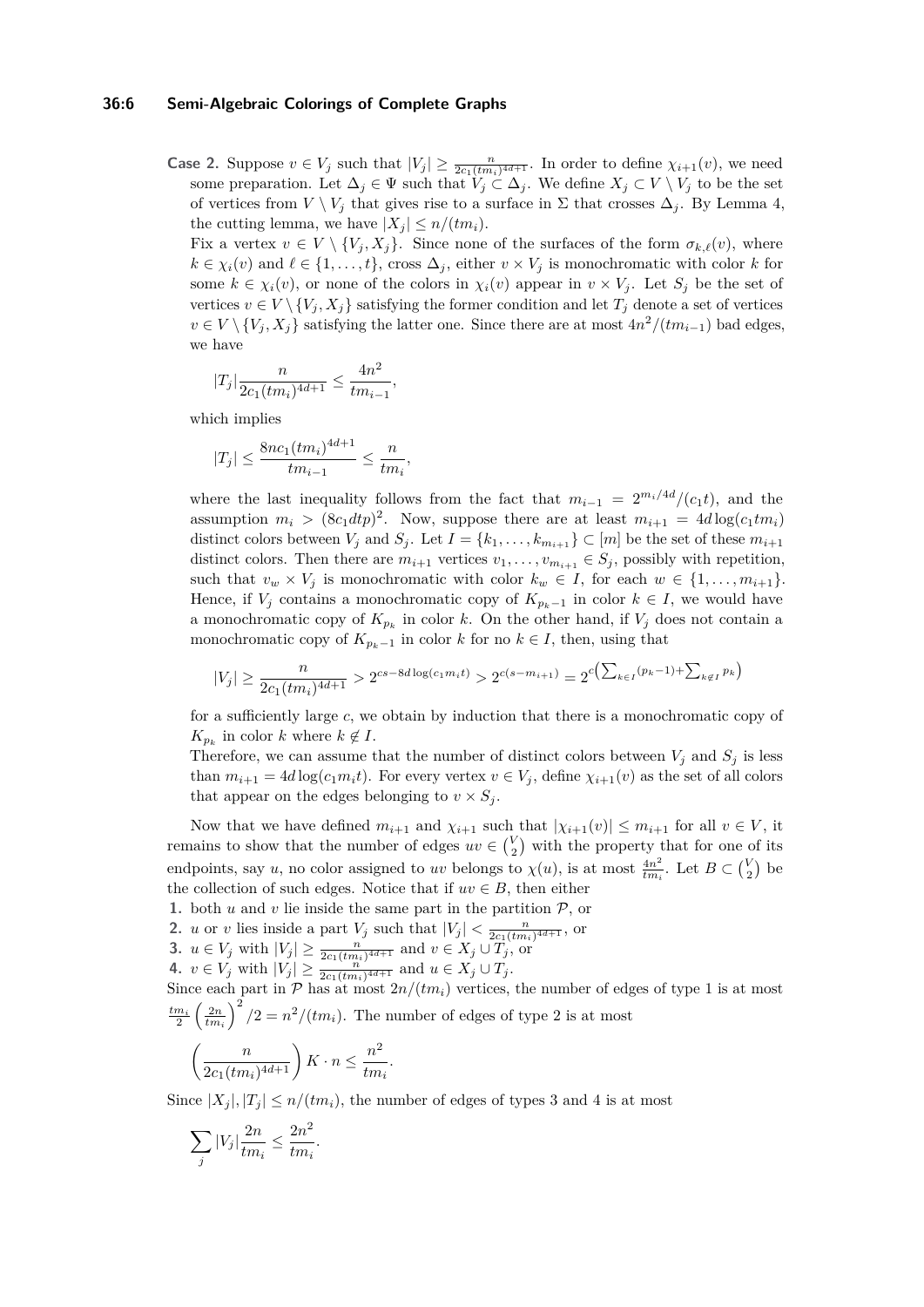#### **J. Fox, J. Pach, and A. Suk 36:7**

Hence,  $|B| \leq \frac{4n^2}{tm}$  $\frac{4n^2}{tm_i}$ . Therefore, either we have found a monochromatic copy of  $K_{p_k}$  in color *k* for some  $k \in [m]$ , or we have found  $m_{i+1}$  and  $\chi_{i+1}$  with the desired properties.

Let *w* be the minimum integer such that  $m_w \leq (8c_1dtp)^2$ . Then either we have found a monochromatic copy of  $K_{p_k}$  in color *k* for some  $k \in [m]$ , or we have obtained  $m_w$  and  $\chi_w$  with the desired properties. Since there are at most  $4n^2/(tm_{w-1}) < n^2/8$  bad edges, there is a vertex  $v \in V$  incident to at least  $n/2$  good edges. Moreover, since  $|\chi_w(v)| \leq m_w \leq (8c_1dtp)^2$ , at least  $\frac{n}{2(8c_1dtp)^2}$  of these edges incident to *v* have color  $k'$  for some color  $k' \in \chi_w(v)$ . Let *S* ⊂ *V* be the set of endpoints of these edges. If *S* contains a monochromatic copy of  $K_{p_k/1}$ in color  $k'$ , then we are done. On the other hand, if  $S$  does not contain a monochromatic copy of  $K_{p_{k'}-1}$  in color  $k'$ , and using the lower bound

$$
|S| \ge \frac{n}{2(8c_1dtp)^2} = \frac{2^{cs}}{2(8c_1dtp)^2} \ge 2^{c(\sum_{k \ne k'} p_k + (p_{k'}-1))},
$$

for  $c = c(d, t, p)$  sufficiently large, we conclude by induction that *S* contains a monochromatic copy of  $K_{p_k}$  for some  $k \neq k'$ . This completes the proof of Theorem [5.](#page-3-2)

## <span id="page-6-0"></span>**4 Multicolor semi-algebraic regularity lemma – Proof of Theorem [2](#page-2-1)**

First, we prove the following variant of Theorem [2,](#page-2-1) which easily implies Theorem [2.](#page-2-1)

<span id="page-6-1"></span>**► Theorem 7.** For any  $\epsilon > 0$ , every *n*-element point set  $V \subset \mathbb{R}^d$  equipped with semi-algebraic *binary relations*  $E_1, \ldots, E_m \subset {V \choose 2}$  such that  ${V \choose 2} = E_1 \cup \cdots \cup E_m$  and each  $E_k$  has complexity at most t, can be partitioned into  $K \le c_2(\frac{m}{\varepsilon})^{5d^2}$  parts  $V = V_1 \cup \cdots \cup V_K$ , where  $c_2 = c_2(d, t)$ , *such that*

$$
\sum \frac{|V_i||V_j|}{n^2} \leq \varepsilon,
$$

*where the sum is taken over all pairs*  $(i, j)$  *such that*  $(V_i, V_j)$  *is not complete with respect to*  $E_k$  *for all*  $k = 1, \ldots, m$ *.* 

**Proof.** For each relation  $E_k$ , let  $g_{k,1}, \ldots, g_{k,t} \in \mathbb{R}[x_1, \ldots, x_{2d}]$  be polynomials of degree at most *t*, and let  $\Phi_k$  be a boolean formula such that

$$
uv \in E_k \qquad \Leftrightarrow \qquad \Phi_k(g_{k,1}(u,v) \ge 0; \ldots; g_{k,t}(u,v) \ge 0) = 1.
$$

For each point  $x \in \mathbb{R}^d$ ,  $k \in \{1, ..., m\}$ , and  $\ell \in \{1, ..., t\}$ , we define the surface

$$
\sigma_{k,\ell}(x) = \{ y \in \mathbb{R}^d : g_{k,\ell}(x,y) = 0 \}.
$$

Let  $\Sigma$  be the family of  $tmn$  surfaces in  $\mathbb{R}^d$  defined by

 $\Sigma = \{\sigma_k \rho(u) : u \in V, 1 \leq k \leq m, 1 \leq \ell \leq t\}.$ 

We apply Lemma [4](#page-3-3) to  $\Sigma$  with parameter  $r = tm/\varepsilon$  to obtain a  $(1/r)$ -cutting  $\Psi$ , where  $|\Psi| = s \leq c_1 \left(\frac{tm}{\varepsilon}\right)^{2d}$ , such that each semi-algebraic set  $\Delta_i \in \Psi$  has complexity at most  $c_1$ , where  $c_1$  is defined in Lemma [4.](#page-3-3) Hence, at most  $tmn/r = \varepsilon n$  surfaces from  $\Sigma$  cross  $\Delta_i$  for every *i*. This implies that at most  $\varepsilon n$  points in V give rise to at least one surface in  $\Sigma$  that crosses  $\Delta_i$ .

Let  $U_i = V \cap \Delta_i$  for each  $i \leq s$ . We now partition  $\Delta_i$  as follows. For  $k \in \{1, ..., m\}$  and  $j \in \{1, \ldots, s\}$ , define  $\Delta_{i,j,k} \subset \mathbb{R}^d$  by

$$
\Delta_{i,j,k} = \{x \in \Delta_i : \sigma_{k,1}(x) \cup \cdots \cup \sigma_{k,t}(x) \text{ crosses } \Delta_j\}.
$$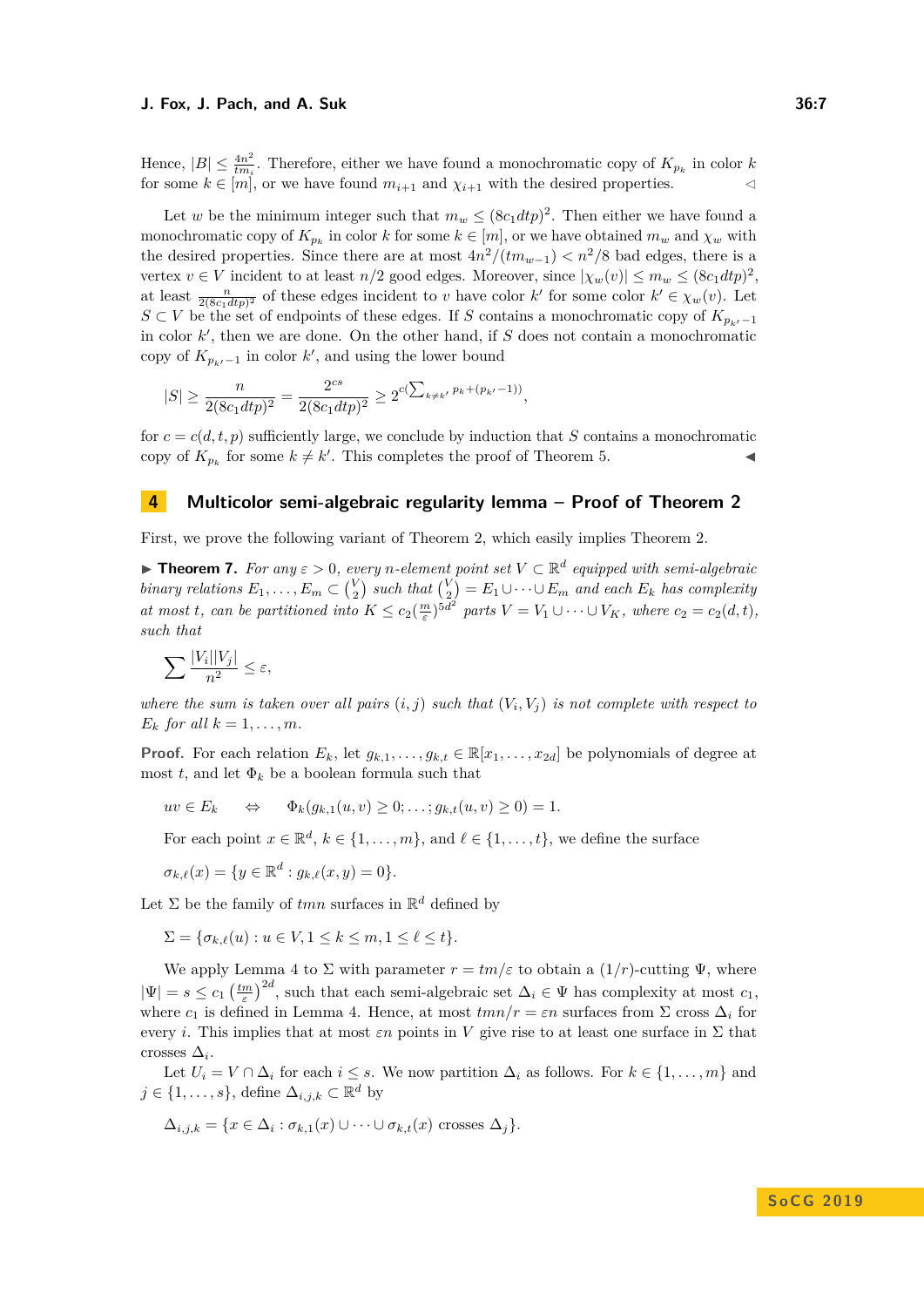## **36:8 Semi-Algebraic Colorings of Complete Graphs**

That is,  $\Delta_{i,j,k}$  will correspond to the vertices in  $\Delta_i$  that may not be homogeneous to the set of vertices in  $\Delta_i$  with respect to color *k*.

I **Observation 8.** *For any i, j, and k, the semi-algebraic set* ∆*i,j,k has complexity at most*  $c_3 = c_3(d,t)$ .

**Proof.** Set  $\sigma_k(x) = \sigma_{k,1}(x) \cup \cdots \cup \sigma_{k,t}(x)$ , which is a semi-algebraic set with complexity at most  $c_4 = c_4(d, t)$ . Then

$$
\Delta_{i,j,k} = \left\{ x \in \Delta_i : \begin{array}{l} \exists y_1 \in \mathbb{R}^d \text{ s.t. } y_1 \in \sigma_k(x) \cap \Delta_j \text{, and} \\ \exists y_2 \in \mathbb{R}^d \text{ s.t. } y_2 \in \Delta_j \setminus \sigma_k(x). \end{array} \right\}.
$$

We can apply quantifier elimination (see Theorem 2.74 in [\[2\]](#page-10-10)) to make  $\Delta_{i,j,k}$  quantifier-free, with description complexity at most  $c_3 = c_3(d, t)$ .

Set  $\mathcal{F}_i = {\Delta_{i,j,k}} : 1 \leq k \leq m, 1 \leq j \leq s$ . We partition the points in  $U_i$  into equivalence classes, where two points  $u, v \in U_i$  are equivalent if and only if *u* belongs to the same members of  $\mathcal{F}_i$  as *v* does. Since  $\mathcal{F}_i$  gives rise to at most  $c_3|\mathcal{F}_i|$  polynomials of degree at most *c*3, by the Milnor-Thom theorem (see [\[16\]](#page-10-11) Chapter 6), the number of distinct sign patterns of these  $c_3|\mathcal{F}_i|$  polynomials is at most  $(50c_3(c_3|\mathcal{F}_i|))^d$ . Hence, there is a constant  $c_5 = c_5(d,t)$ such that  $U_i$  is partitioned into at most  $c_5(ms)^d$  equivalence classes. After repeating this procedure to each  $U_i$ , we obtain a partition of our point set  $V = V_1 \cup \cdots \cup V_K$  with

*,*

$$
K \le sc_5(ms)^d = c_5 m^d s^{d+1} \le c_5 t^{2d(d+1)} c_1^{d+1} \left(\frac{m}{\varepsilon}\right)^{5d^2} = c_2 \left(\frac{m}{\varepsilon}\right)^{5d^2}
$$

where we define  $c_2 = c_5 t^{2d(d+1)} c_1^{d+1}$ .

For fixed *i*, consider the part  $V_i$ . Then there is a semi-algebraic set  $\Delta_{w_i}$  obtained from Lemma [4](#page-3-3) such that  $U_{w_i} = V \cap \Delta_{w_i}$  and  $V_i \subset U_{w_i} \subset \Delta_{w_i}$ . Now consider all other parts  $V_j$ such that not all of their elements are related to every element of  $V_i$  with respect to any relation  $E_k$  where  $1 \leq k \leq m$ . Then each point  $u \in V_j$  gives rise to a surface in  $\Sigma$  that crosses  $\Delta_{w_i}$ . By Lemma [4,](#page-3-3) the total number of such points in *V* is at most  $\varepsilon n$ . Therefore, we have

$$
\sum_j |V_i||V_j| = |V_i| \sum_j |V_j| \le |V_i|\varepsilon n,
$$

where the sum is over all *j* such that  $V_i \times V_j$  is not contained in the relation  $E_k$  for any  $k$ . Summing over all *i*, we have

$$
\sum_{i,j}|V_i||V_j| \le \varepsilon n^2,
$$

where the sum is taken over all pairs  $i, j$  such that  $(V_i, V_j)$  is not complete with respect to  $E_k$  for all  $k$ .

**Proof of Theorem [2.](#page-2-1)** Apply Theorem [7](#page-6-1) with approximation parameter  $\varepsilon/2$ . Hence, there is a partition  $Q: V = U_1 \cup \cdots \cup U_{K'}$  into  $K' \leq (m/\varepsilon)^c$  parts with  $c = c(d, t)$  and  $\sum |U_i||U_j| \leq (\varepsilon/2)|V|^2$ , where the sum is taken over all pairs  $(i, j)$  such that  $(U_i, U_j)$  is not complete with respect to  $E_k$  for all  $k$ .

Let  $K = 8\varepsilon^{-1}K'$ . Partition each part  $U_i$  into parts of size  $|V|/K$  and possibly one additional part of size less than  $|V|/K$ . Collect these additional parts and divide them into parts of size  $|V|/K$  to obtain an equitable partition  $P: V = V_1 \cup \cdots \cup V_K$  into K parts. The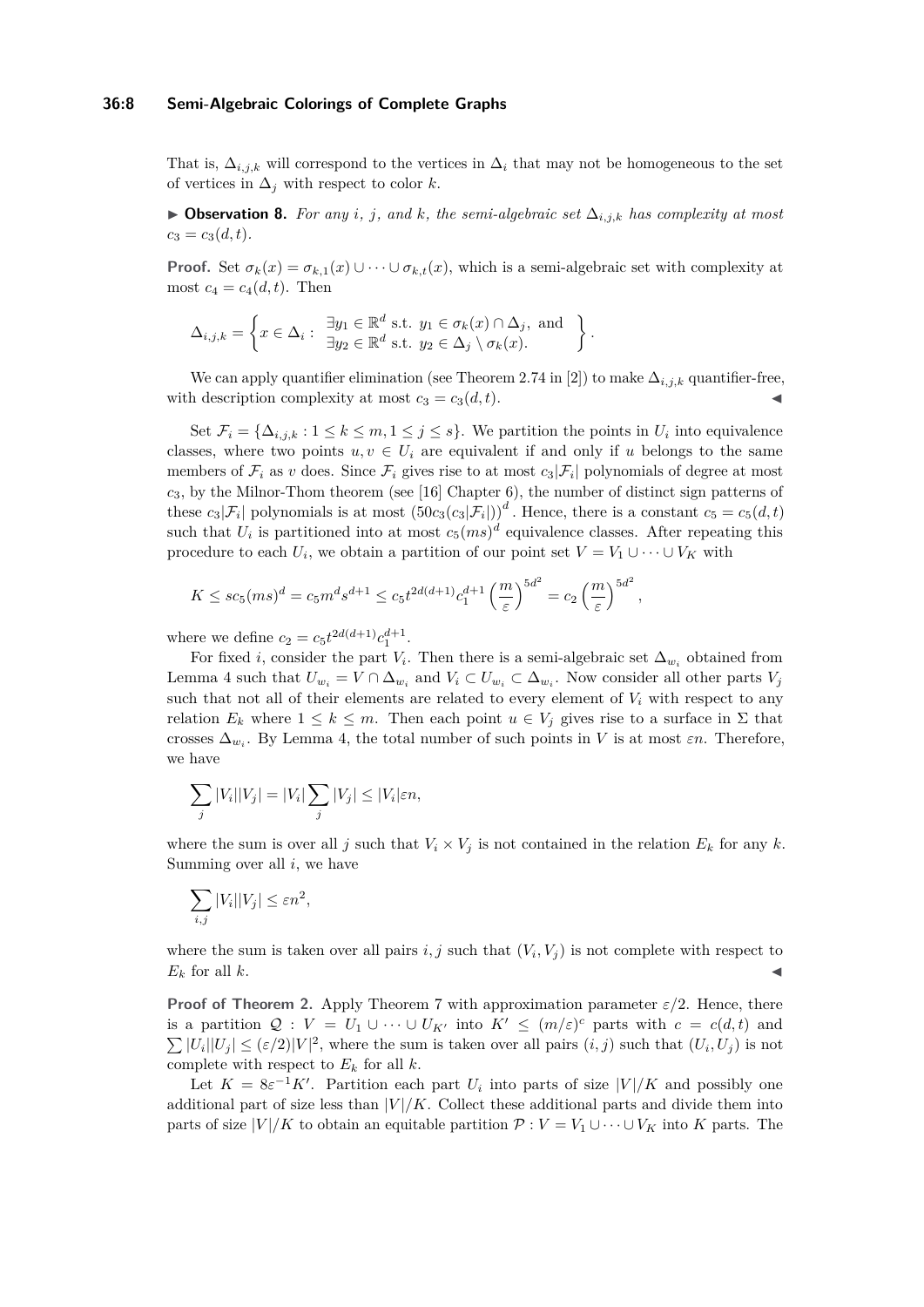number of vertices of *V* which are in parts  $V_i$  that are not contained in a part of  $Q$  is at most  $K'|V|/K$ . Hence, the fraction of pairs  $V_i \times V_j$  with not all  $V_i$ ,  $V_j$  are subsets of parts of Q is at most  $2K'/K = \varepsilon/4$ . As  $\varepsilon/2 + \varepsilon/4 < \varepsilon$ , we obtain that less than an  $\varepsilon$ -fraction of the pairs of parts of P are not complete with respect to any relation  $E_1, \ldots, E_m$ .

# <span id="page-8-0"></span>**5 Generalized Ramsey numbers for semi-algebraic colorings – Proof of Theorem [3](#page-2-2)**

Due to the lack of understanding of the classical Ramsey number *R*(*p*; *m*), Erdős and Shelah (see [\[6\]](#page-10-8)) introduced the following generalization, which was studied by Erdős and Gyárfás in [\[7\]](#page-10-12).

**Definition 9.** For integers p and q with  $2 \le q \le {p \choose 2}$ , a  $(p,q)$ -coloring *is an edge-coloring of a complete graph in which every p vertices induce at least q distinct colors.*

Let  $f(n, p, q)$  be the minimum integer *m* such that there is a  $(p, q)$ -coloring of  $K_n$  with at most *m* colors. Here, both *p* and *q* are considered fixed integers, where  $p \ge 3$ ,  $2 \le q \le {p \choose 2}$ , and *n* tends to infinity. Trivially, we have  $f(n, p, \binom{p}{2}) = \binom{n}{2}$ , and at the other end, estimating  $f(n, p, 2)$  is equivalent to estimating  $R(p; m)$  since  $f(n, p, 2)$  is the inverse of  $R(p; m)$ . In particular,

$$
\Omega\left(\frac{\log n}{\log \log n}\right) \le f(n, 3, 2) \le O(\log n).
$$

Erdős and Gyárfás [\[7\]](#page-10-12) determined certain ranges for  $q \in \{2, 3, \ldots, {p \choose 2}\}$  for which  $f(n, p, q)$  is quadratic, linear, and subpolynomial in *n*. In particular, they showed that

$$
\Omega\left(n^{\frac{1}{p-2}}\right) \le f(n,p,p) \le O\left(n^{\frac{2}{p-1}}\right),\,
$$

which implies that  $f(n, p, q)$  is polynomial in *n* for  $q \geq p$ . Surprisingly, estimating  $f(n, p, p-1)$ is much more difficult. They [\[7\]](#page-10-12) asked for *p* fixed if  $f(n, p, p - 1) = n^{o(1)}$ . The trivial lower bound is  $f(n, p, p-1) \ge f(n, p, 2) \ge \Omega\left(\frac{\log n}{\log \log n}\right)$ , which was improved by several authors [\[15,](#page-10-13) [12\]](#page-10-14), and it is now known [\[4\]](#page-10-15) that  $f(n, p, p-1) \ge \Omega(\log n)$ . In the other direction, Mubayi [\[17\]](#page-10-16) found an elegant construction which implies  $f(n, 4, 3) \leq e^{O(\sqrt{\log n})}$ , and later, Conlon *et al.* [\[4\]](#page-10-15) gave another example which implies  $f(n, p, p - 1) \leq e^{(\log n)^{1-1/(p-2)+o(1)}}$ . Hence, it is now known that  $f(n, p, p-1)$  does not grow as a power in *n*.

Here, we study the variant of the function  $f(n, p, q)$  for point sets  $V \subset \mathbb{R}^d$  equipped with semi-algebraic relations. Let  $f_{d,t}(n, p, q)$  be the minimum *m* such that there is a  $(p, q)$ coloring of  $K_n$  with  $m$  colors, whose vertices can be chosen as points in  $\mathbb{R}^d$ , and each color class can defined by a semi-algebraic relation on the point set with complexity at most *t*. We note that here we require that each edge receives *exactly* one color. Clearly, we have  $f(n, p, q) \leq f_{d,t}(n, p, q)$ . Theorem [3](#page-2-2) stated in the Introduction shows the exact value of *q* for which  $f_{d,t}(n, p, q)$  changes from  $\log n$  to a power of *n*.

In the rest of this section, we prove Theorem [3.](#page-2-2) Let *V* be a set of points in  $\mathbb{R}^d$  equipped with semi-algebraic relations  $E_1, \ldots, E_m$  such that each  $E_k$  has complexity at most  $t$ ,  $V_2$ <sup>*V*</sup> $=$  *E*<sub>1</sub> ∪ · · · ∪ *E*<sub>*m*</sub>, and *E*<sub>*k*</sub> ∩ *E*<sub> $\ell$ </sub> = ∅ for all  $k \neq \ell$ . Let *S*<sub>1</sub>, *S*<sub>2</sub> ⊂ *V* be *q*-element subsets of *V*. We say that  $S_1$  and  $S_2$  are *isomorphic*, denoted by  $S_1 \simeq S_2$ , if there is a bijective function  $h: S_1 \to S_2$  such that for  $u, v \in S_1$  we have  $uv \in E_k$  if and only if  $h(u)h(v) \in E_k$ .

Let  $S \subset V$  be such that  $|S| = 2<sup>s</sup>$  for some positive integer *s*. We say that *S* is *s*-*layered* if  $s = 1$  or if there is a partition  $S = S_1 \cup S_2$  such that  $|S_1| = |S_2| = 2^{s-1}$ ,  $S_1$  and  $S_2$  are  $(s-1)$ -layered,  $S_1 \simeq S_2$ , and for all  $u \in S_1$  and  $v \in S_2$  we have  $uv \in E_k$  for some fixed k.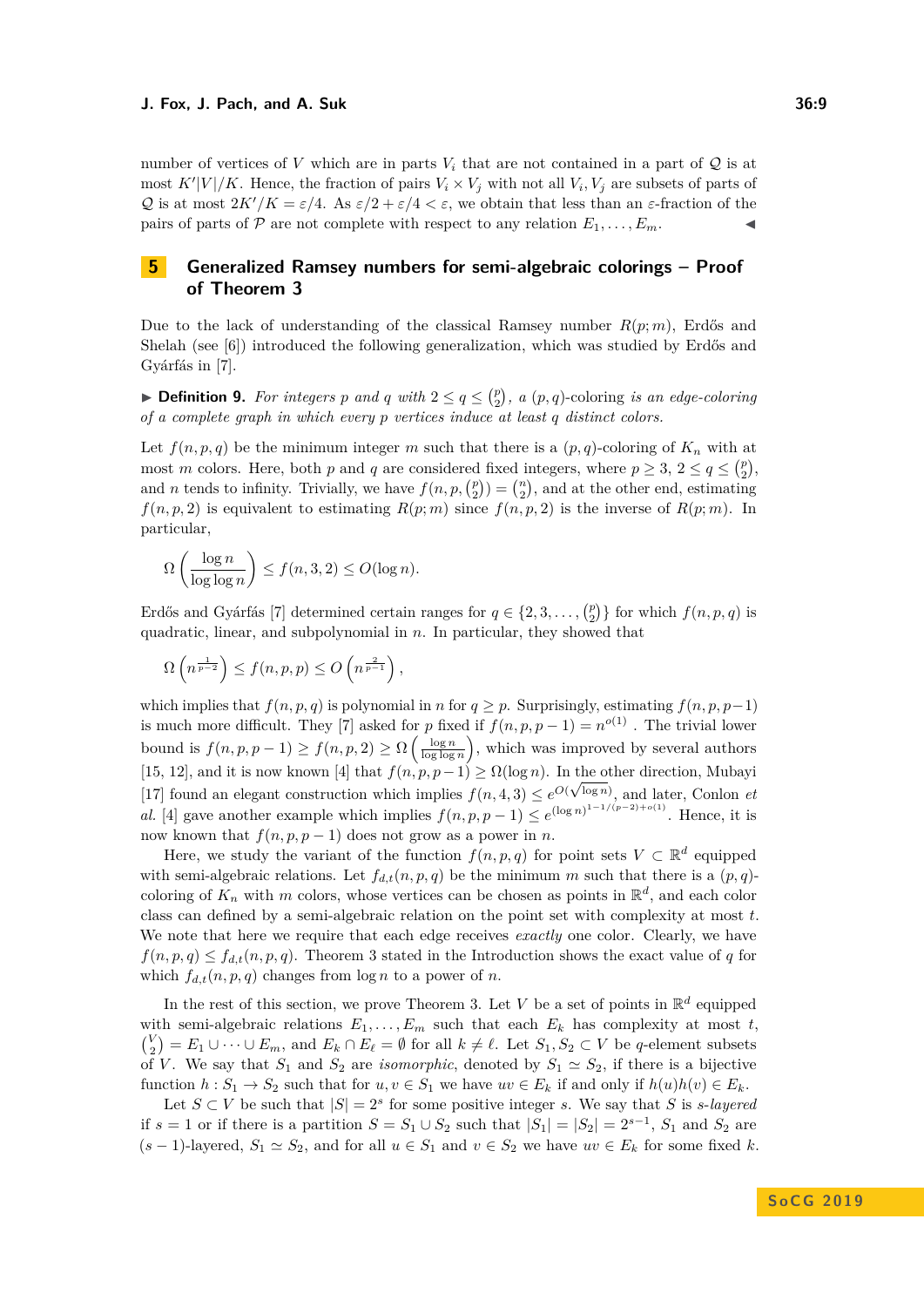## **36:10 Semi-Algebraic Colorings of Complete Graphs**

Notice that given an *s*-layered set *S*, there are at most *s* relations  $E_{k_1}, \ldots, E_{k_s}$  such that  ${S \choose 2}$  ⊂ *E*<sub>*k*<sub>1</sub></sub> ∪ · · · ∪ *E*<sub>*k*<sub>*s*</sub></sub>. Hence, the lower bound in Theorem [3](#page-2-2) is a direct consequence of the following result.

**Find 10.** Let  $s \geq 1$  and let V be an *n*-element point set in  $\mathbb{R}^d$  equipped with semi*algebraic relations*  $E_1, \ldots, E_m$  *such that each*  $E_k$  *has complexity at most t,*  $E_1 \cup \cdots \cup E_m = \binom{V}{2}$ , *and*  $E_k \cap E_\ell = \emptyset$  *for all*  $k \neq \ell$ *. If*  $m \leq n^{\frac{1}{c \cdot s^2}}$ *, then there is a subset*  $S \subset V$  *such that*  $|S| = 2^s$ and *S* is *s*-layered, where  $c = c(d, t)$ .

**Proof.** We proceed by induction on *s*. The base case  $s = 1$  is trivial. For the inductive step, assume that the statement holds for  $s' < s$ . We will specify  $c = c(d, t)$  later. We start by applying Theorem [2](#page-2-1) with parameter  $\varepsilon = \frac{1}{m^s}$  to the point set *V*, which is equipped with semialgebraic relations  $E_1, \ldots, E_m$ , and obtain an equitable partition  $\mathcal{P}: V = V_1 \cup \cdots \cup V_K$ , where

$$
K \le c_2 \left(\frac{m}{\varepsilon}\right)^{5d^2} \le c_2 m^{10sd^2},
$$

and  $c_2 = c_2(d, t)$ . Since all but an  $\varepsilon$  fraction of the pairs of parts in P are complete with respect to  $E_k$  for some  $k$ , by Turán's theorem, there are  $m^{s-1} + 1$  parts  $V_i' \in \mathcal{P}$  such that each pair  $(V'_i, V'_j) \in \mathcal{P} \times \mathcal{P}$  is complete with respect to some relation  $E_k$ . Since  $\mathcal{P}$  is an equitable partition, we have  $|V_i'| \geq \frac{n}{c_2 m^{10 d^2 s}}$ . By picking  $c = c(d, t)$  sufficiently large, we have

$$
|V_i'|^{\frac{1}{c(s-1)^2}} \ge \left(\frac{n}{c_2 m^{10d^2s}}\right)^{\frac{1}{c(s-1)^2}} \ge m^{\frac{cs^2 - 10c_2d^2s}{c(s-1)^2}} \ge m.
$$

By the induction hypothesis, each  $V_i'$  contains an  $(s-1)$ -layered set  $S_i$  for  $i \in \{1, \ldots, m^{s-1}+1\}$ . By the pigeonhole principle, there are two  $(s-1)$ -layered sets  $S_i$ ,  $S_j$  such that  $S_i \simeq S_j$ . Since *S*<sup>*i*</sup>  $\times$  *S*<sup>*j*</sup> ⊂ *E*<sup>*k*</sup> for some *k*, the set *S* = *S*<sup>*i*</sup>∪*S*<sup>*j*</sup> is an *s*-layered set. This completes the proof.  $\blacktriangleleft$ 

To prove the upper bound for  $f_{d,t}(n, p, \lceil \log p \rceil)$ , when  $d \geq 1$  and  $t \geq 100$ , it is sufficient to construct a  $2^m$ -element point set  $V \subset \mathbb{R}$  equipped with m distinct semi-algebraic relations  $E_1, \ldots, E_m$  that is *m*-layered. More precisely, for each integer  $m \geq 1$ , we construct a set  $V_m$ of  $2^m$  points in R equipped with semi-algebraic relations  $E_1, \ldots, E_m$  such that

- **1.**  $V_m$  with respect to relations  $E_1, \ldots, E_m$  is *m*-layered,
- 2.  $E_1 \cup \cdots \cup E_m = \binom{V_m}{2}$  is a partition,
- **3.** each *E<sup>i</sup>* has complexity at most four, and
- **4.** each  $E_i$  is *shift invariant*, that is  $uv \in E_i$  if and only if  $(u + c, v + c) \in E_i$  for  $c \in \mathbb{R}$ .

We start by setting  $V_1 = \{1, 2\}$  and defining  $E_1 = \{u, v \in V_1 : |u - v| = 1\}$ . Having defined the point set  $V_i$  and relations  $E_1, \ldots, E_i$ , we define  $V_{i+1}$  and  $E_{i+1}$  as follows. Let  $C = C(i)$ be a sufficiently large integer such that  $C > 10 \max_{u \in V_i} u$ . Then we have  $V_{i+1} = V_i \cup (V_i + C)$ , where  $V_i + C$  is a translated copy of  $V_i$ . We now define the relation  $E_{i+1}$  by

$$
uv \in E_{i+1} \qquad \Leftrightarrow \qquad C/2 < |u - v| < 2C.
$$

Hence,  $V_{i+1}$  with respect to relations  $E_1, \ldots, E_{i+1}$  satisfies the properties stated above and is clearly  $(i + 1)$ -layered. One can easily check that any set of p points in  $V_m$  induces at least  $\lceil \log p \rceil$  distinct relations (colors).

Let us remark that the arguments above hold for semi-algebraic relations  $E_1, \ldots, E_m$ that are not necessarily disjoint if one defines a  $(p, q)$ -coloring as follows. Given a coloring  $\chi: \binom{V(K_n)}{2} \to 2^{[m]}$  on the edges of  $K_n$ , where each edge receives *at least* one color among  $[m], \chi$  is a  $(p, q)$ -coloring if for every set  $S \subset V$  of size p, no matter how you choose one color in  $\chi(uv)$  for each edge  $uv \in \binom{S}{2}$ , *S* will induce at least *q* distinct colors.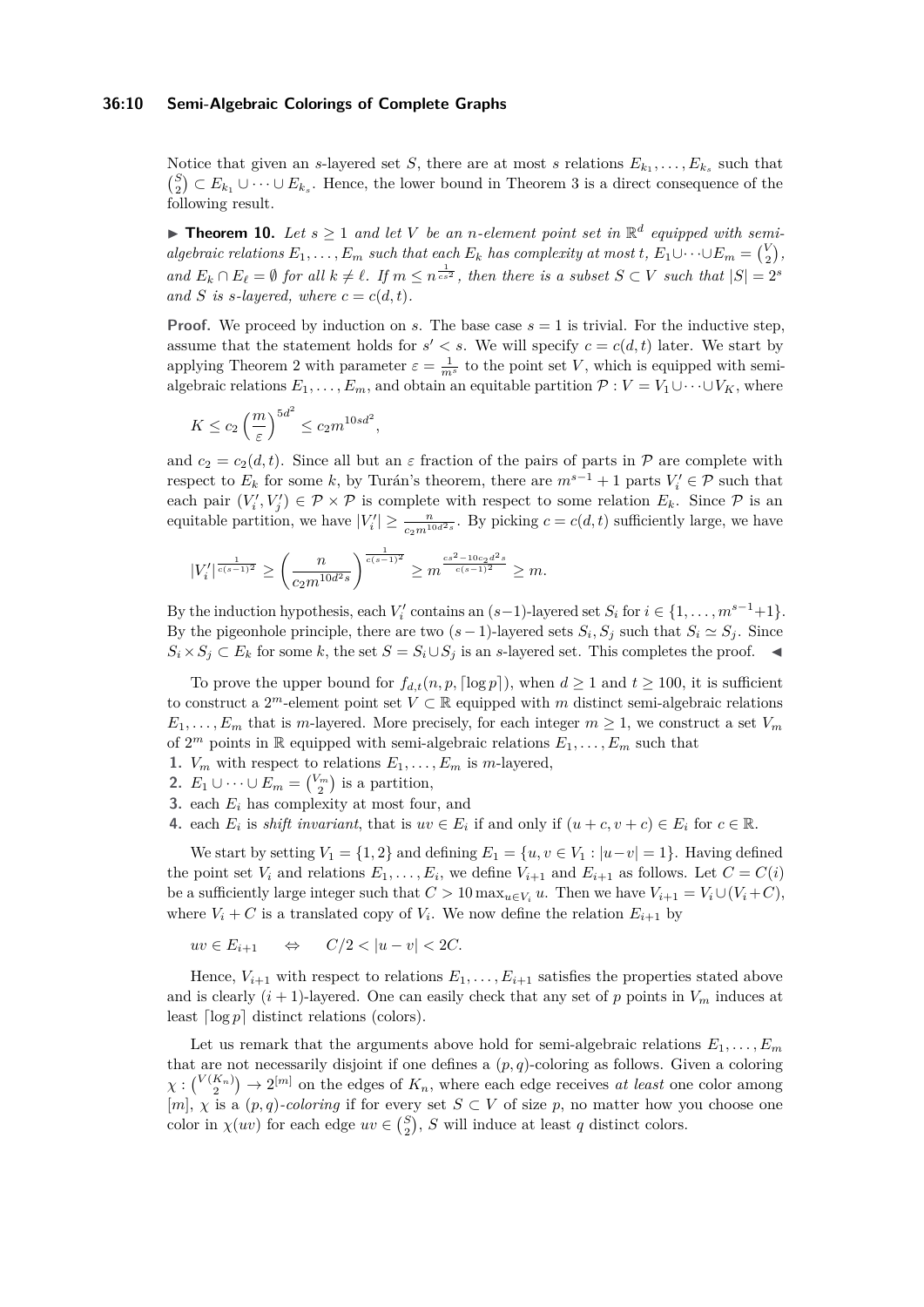# **6 Concluding remarks**

In [\[20\]](#page-11-4), it was shown that  $R_{1,t}(3;m) > (1681)^{m/7}$  for  $t > 5$ , thus implying that the upper bound in Theorem [1](#page-1-0) is tight up to a constant factor in the exponent. This can be improved as follows. Let  $C(p) = \lim_{m \to \infty} R(p; m)^{1/m}$ . Note that this limit exists by considering product colorings, but may be finite or infinite. Then for each  $C < C(p)$ , there is a  $t = t(C, p)$ , such that for all *m* sufficiently large we have

 $R_{1,t}(p; m) > C^m$ .

Indeed, take a fixed coloring of the edges of  $K_N$  which realizes  $R(p; m_0) > C^{m_0}$ , and recursively blow up this graph by introducing  $m_0$  new colors at each stage. Then this coloring can be realized semi-algebraically in  $\mathbb R$  with  $t = O(m_0^2)$  linear constraints for each color class based on distances.

#### **References**

- <span id="page-10-0"></span>**1** N. Alon, J. Pach, R. Pinchasi, R. Radoičić, and M. Sharir. Crossing patterns of semi-algebraic sets. *J. Combin. Theory Ser. A*, 111:310–326, 2005.
- <span id="page-10-10"></span>**2** S. Basu, R. Pollack, and M.-R. Roy. *Algorithms in Real Algebraic Geometry*. Springer-Verlag, Berlin, 2003.
- <span id="page-10-4"></span>**3** B. Chazelle, H. Edelsbrunner, L. Guibas, and M. Sharir. A singly exponential stratification scheme for real semi-algebraic varieties and its applications. *Theor. Comput. Sci.*, 84:77–105, 1991.
- <span id="page-10-15"></span>**4** D. Conlon, J. Fox, C. Lee, and B. Sudakov. The Erdős-Gyárfás problem on generalized Ramsey numbers. *Proc. Lond. Math. Soc.*, 110:1–15, 2015.
- <span id="page-10-2"></span>**5** D. Conlon, J. Fox, J. Pach, B. Sudakov, and A. Suk. Ramsey-type results for semi-algebraic relations. *Trans. Amer. Math. Soc.*, 366:5043–5065, 2014.
- <span id="page-10-8"></span>**6** P. Erdős. Solved and unsolved problems in combinatorics and combinatorial number theory. *Proc. 12th Southeastern Conf. on Combinatorics, Graph Theory and Computing, (Baton Rouge, La.), Congr. Numer.*, 1:49–62, 1981.
- <span id="page-10-12"></span>**7** P. Erdős and A. Gyárfás. A variant of the classical Ramsey problem. *Combinatorica*, 17:459–467, 1997.
- <span id="page-10-7"></span>**8** J. Fox, M. Gromov, V. Lafforgue, A. Naor, and J. Pach. Overlap properties of geometric expanders. *J. Reine Angew. Math. (Crelle's Journal)*, 671:49–83, 2012.
- <span id="page-10-3"></span>**9** J. Fox, J. Pach, A. Sheffer, A. Suk, and J. Zahl. A semi-algebraic version of Zarankiewicz's problem. *J. Eur. Math. Soc.*, 19:1785–1810, 2017.
- <span id="page-10-1"></span>**10** J. Fox, J. Pach, and A. Suk. A polynomial regularity lemma for semi-algebraic hypergraphs and its applications in geometry and property testing. *SIAM J. Comput.*, 45:2199–2223, 2016.
- <span id="page-10-5"></span>**11** J. Fox, J. Pach, and A. Suk. More distinct distances under local conditions. *Combinatorica*, 38:501–509, 2018.
- <span id="page-10-14"></span>**12** J. Fox and B. Sudakov. Ramsey-type problem for an almost monochromatic *K*4. *SIAM J. Discrete Math.*, 23:155–162, 2008.
- <span id="page-10-6"></span>**13** W. T. Gowers. Lower bounds of tower type for Szemerédi's uniformity lemma. *Geom. Funct. Anal.*, 7:322–337, 1997.
- <span id="page-10-9"></span>**14** V. Koltun. Almost tight upper bounds for vertical decompositions in four dimensions. *J. ACM*, 51:699–730, 2004.
- <span id="page-10-13"></span>**15** A. V. Kostochka and D. Mubayi. When is an almost monochromatic *K*<sup>4</sup> guaranteed? *Combin. Probab. Comput.*, 17:823–830, 2008.
- <span id="page-10-11"></span>**16** J. Matoušek. *Lectures on Discrete Geometry*. Springer-Verlag, New York, 2002.
- <span id="page-10-16"></span>**17** D. Mubayi. Edge-coloring cliques with three colors on all 4-cliques. *Combinatorica*, 18:293–296, 1998.